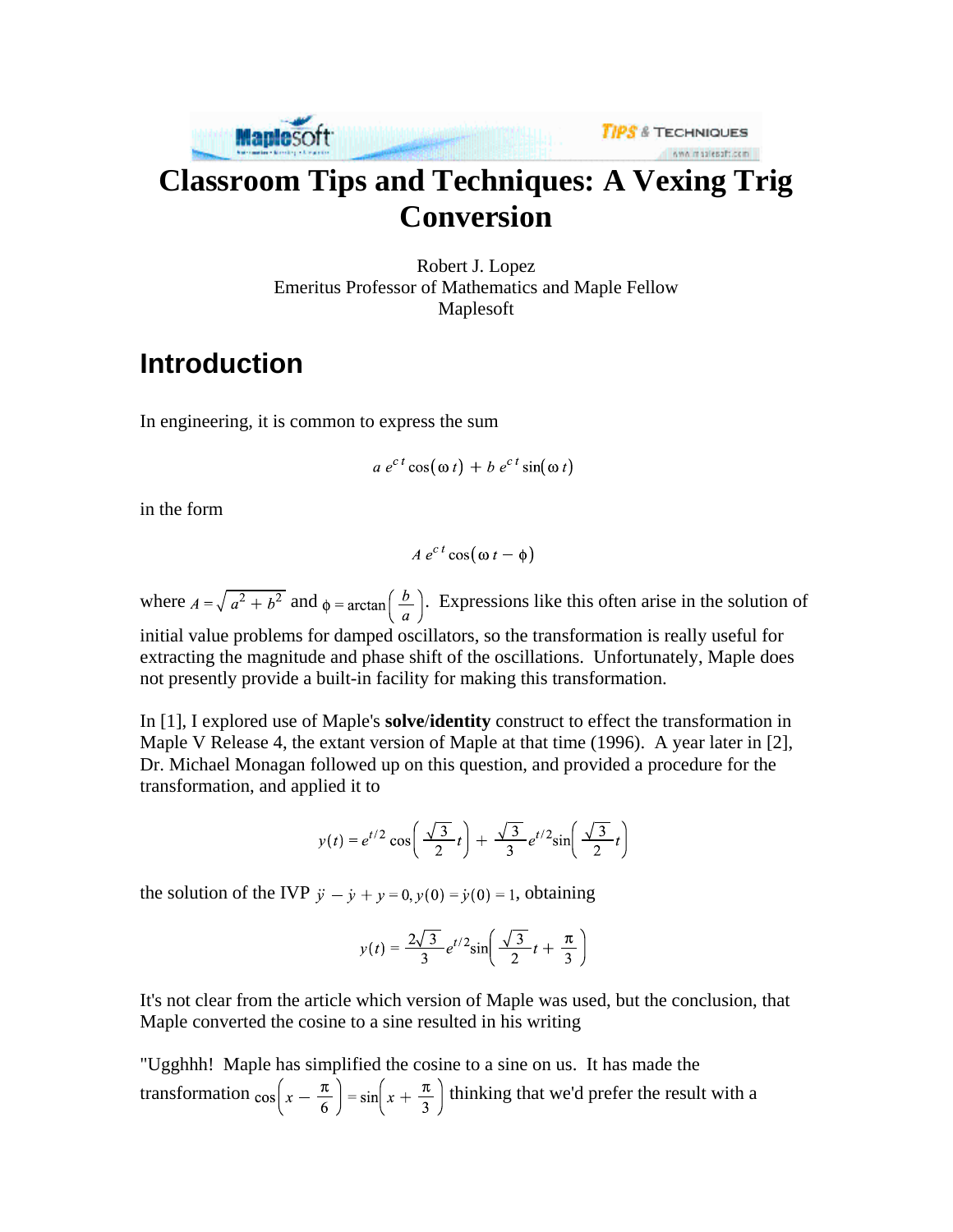positive angle."

We revisit both approaches, then add another alternative to the mix.

### **Initializations**

restart

### **The 1996 solve/identity Approach**

To convert

to the form

$$
A e^{-3t} \cos(4t - z)
$$

 $5e^{-3t}\cos(4t) - 9e^{-3t}\sin(4t)$ 

use the Maple command

solve (identity ((3.1) = (3.2), *t*), {*A*, *z*})  
\n
$$
\left\{ A = \sqrt{106}, z = -\arctan\left(\frac{9}{5}\right) \right\}, \left\{ A = -\sqrt{106}, z = -\arctan\left(\frac{9}{5}\right) + \pi \right\}
$$

The solution with positive amplitude  $\Lambda$  is the desired one, and results in the form

 $(3.2)$   $(3.3)$  [1]

$$
\sqrt{106} e^{-3t} \cos\left(4t + \arctan\left(\frac{9}{5}\right)\right)
$$

This is essentially the same approach as in [1], but no longer is it necessary to expand (3.2) with all the concomitant difficulties of keeping  $cos(4 t)$  and  $sin(4 t)$  from themselves expanding in powers of  $sin(t)$  and  $cos(t)$ .

As an update to the calculation, I would like Maple to determine the coefficient of  $\iota$  in the exponential, and  $w$ , the value of angular frequency in the cosine and sine terms. To this end, try to match against a more general template via the command

```
solve (identity ((3.1) = A e^{ct} \cos(\omega t - \phi), t), \{A, c, \omega, \phi\})Warning, solutions may have been lost
```
Unfortunately, this does not work, and even setting the environment variable EnvAllSolutions to true does not change the outcome. Hence, we revisit Monagan's code to see if it is more robust than the **solve**/**identity** device.

### **Monagan's 1997 Code**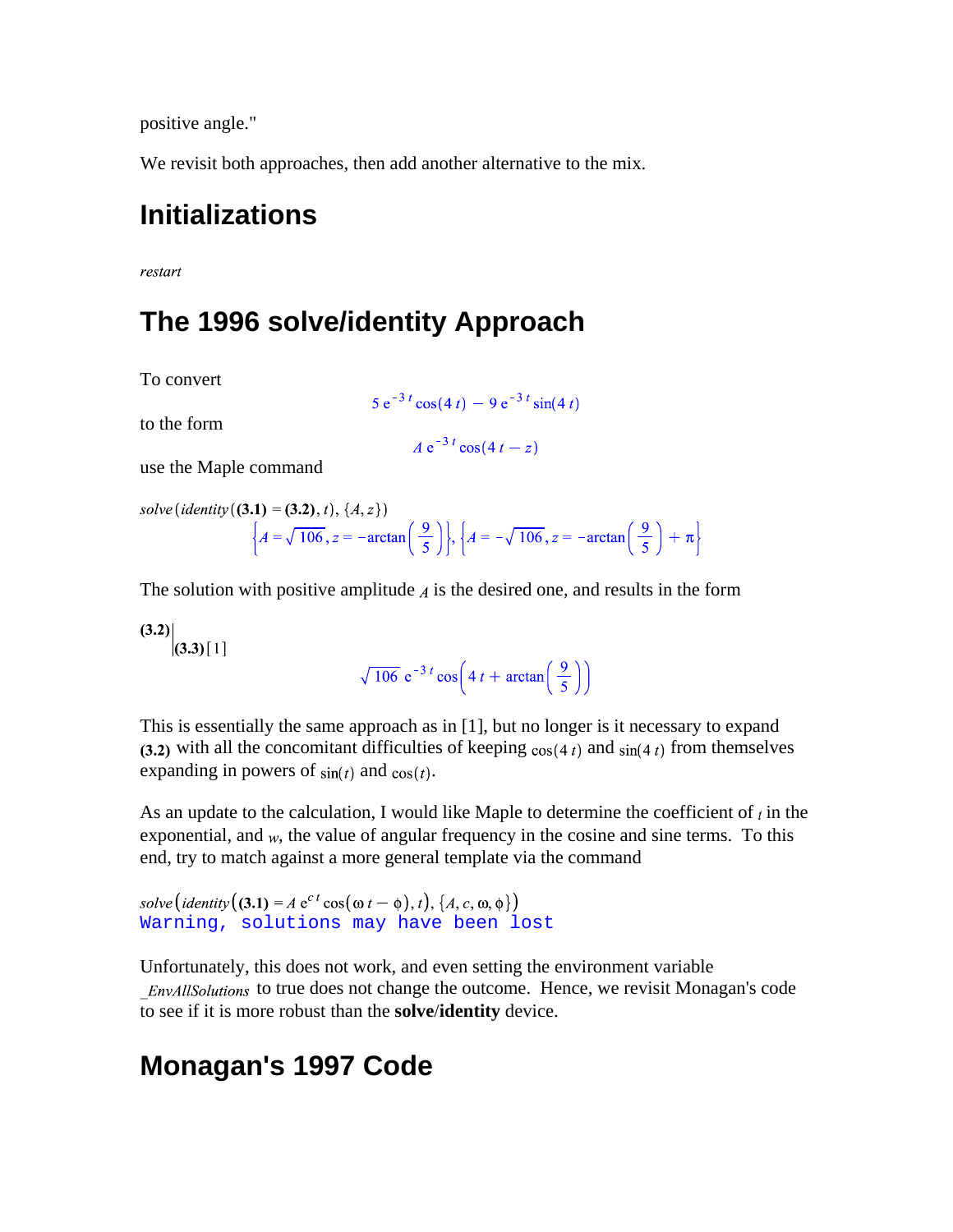In  $[2]$ , Monagan goes through several iterations of a procedure designed to morph  $(3.1)$  to (3.2), thinking out loud as to why he makes the various modifications shown. The result is the pair of procedures given in Table 1, where the second procedure invokes the first.



#### Applying the **trigcombine** procedure, we have

trigcombine  $((3.1), 4t)$ 

$$
\sqrt{106} \ e^{-3t} \cos\left(4t + \arctan\left(\frac{9}{5}\right)\right)
$$

The earlier version of Maple used for [2] returned this as  $\frac{2\sqrt{3}}{3}e^{t/2}\sin\left(\frac{\sqrt{3}}{2}t+\frac{\pi}{3}\right)$ ,

prompting Monagan's Ugghhh! However, even though Maple 12 now returns the cosine, as expected, one still has to include the extra argument,  $4t$ . In return, we note that this procedure is robust enough to convert the generic

$$
\alpha e^{\gamma t} \cos(\omega t) + \beta e^{\gamma t} \sin(\omega t)
$$

to

$$
trigcombine((4.2), \omega t)
$$

$$
e^{\gamma t} \sqrt{\alpha^2 + \beta^2} \cos(\omega t + \arctan(-\beta, \alpha))
$$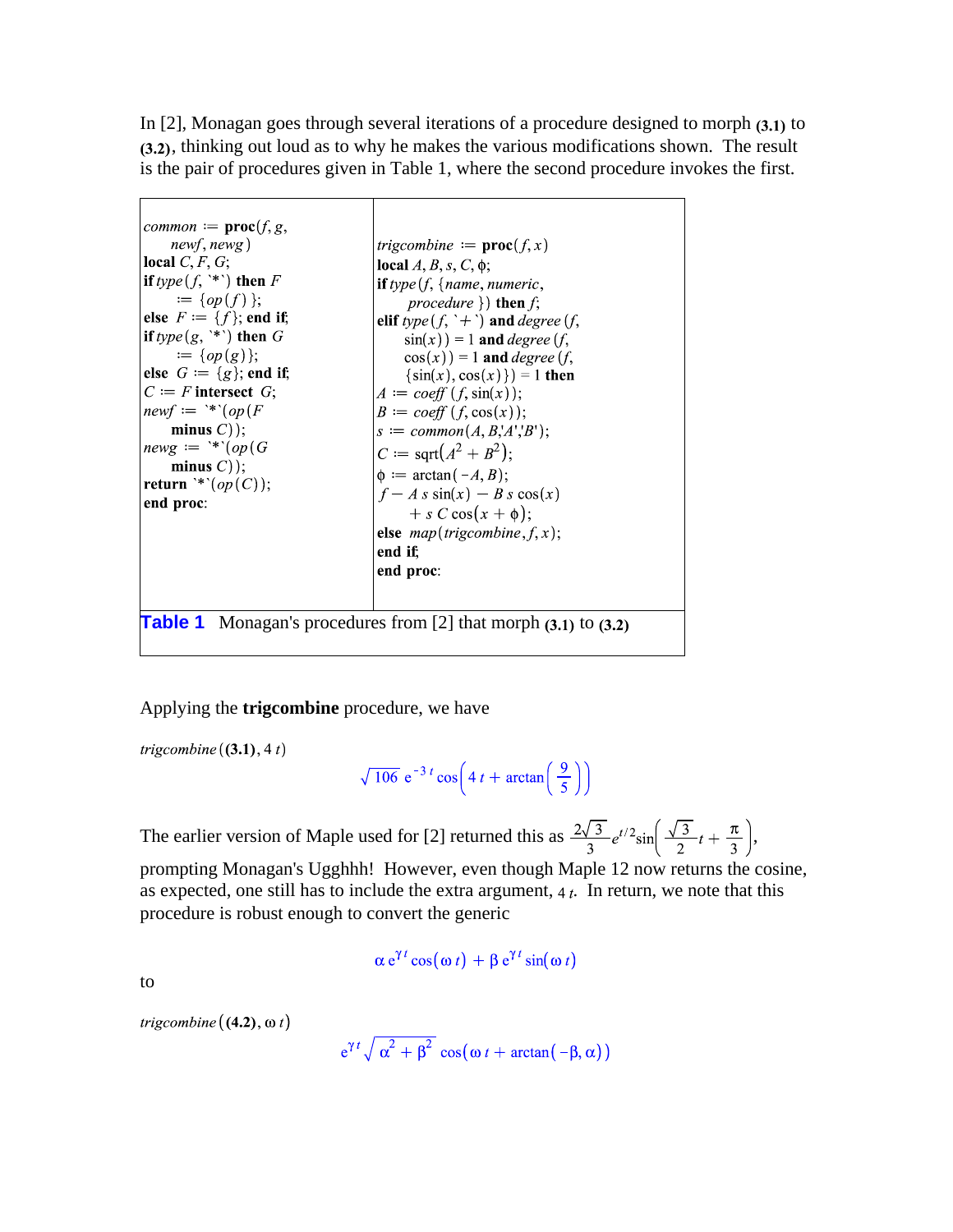## **Maple 12 in 2008**

Monagan's code in the right-hand column of Table 1 uses the **coeff** command to obtain the coefficients of the trig terms. However, for this to work, the trig terms must have arguments, which is why the **trigcombine** command requires the second argument,  $\omega t$ . We sought code that would deduce this argument. Dr. James McCarron, one of the Maple developers, provided that code and a lot more in the procedure **TrigCombine**, defined in the Code Edit Region below.

To access the procedure **TrigCombine**, click the button



To view the code in this Code Edit Region, use Context Menu: Expand Code Edit Region. The code is work worthy of one of the Maple developers. It finds the appropriate trig terms in larger expressions, and applies the requisite transformation in every instance possible in the given expression.

The **TrigCombine** procedure evolved from the desire to write

$$
-e^{-\frac{1}{4}t}\cos\left(\frac{1}{4}t\sqrt{15}\right)-\frac{1}{15}e^{-\frac{1}{4}t}\sin\left(\frac{1}{4}t\sqrt{15}\right)\sqrt{15}+1
$$

in the form

$$
1 - \frac{4}{15} \sqrt{15} e^{-t/4} \cos\left(\frac{1}{4} t \sqrt{15} - \arctan\left(\frac{1}{15} \sqrt{15}\right)\right)
$$

without having to retype the argument of the trig functions. Monagan's **trigcombine** returns unevaluated because of the " $+1$ " in  $(5.1)$ . Application of the **TrigCombine** procedure then gives

$$
TrigCombine\left( (5.1),t\right)
$$

$$
1 - \frac{4}{15} \sqrt{15} e^{-\frac{1}{4}t} \cos\left(\frac{1}{4}t \sqrt{15} - \arctan\left(\frac{1}{15} \sqrt{15}\right)\right)
$$

Like Monagan's **trigcombine** procedure, **TrigCombine** is robust enough to work with parameters, as we see from

 $TrigCombine((4.2), t)$ 

$$
\sqrt{\alpha^2 + \beta^2} e^{\gamma t} \cos(\omega t - \arctan(\beta, \alpha))
$$

It is even robust enough to find multiple instances of trig terms that need to be combined. For example, if we apply **TrigCombine** to an expression such as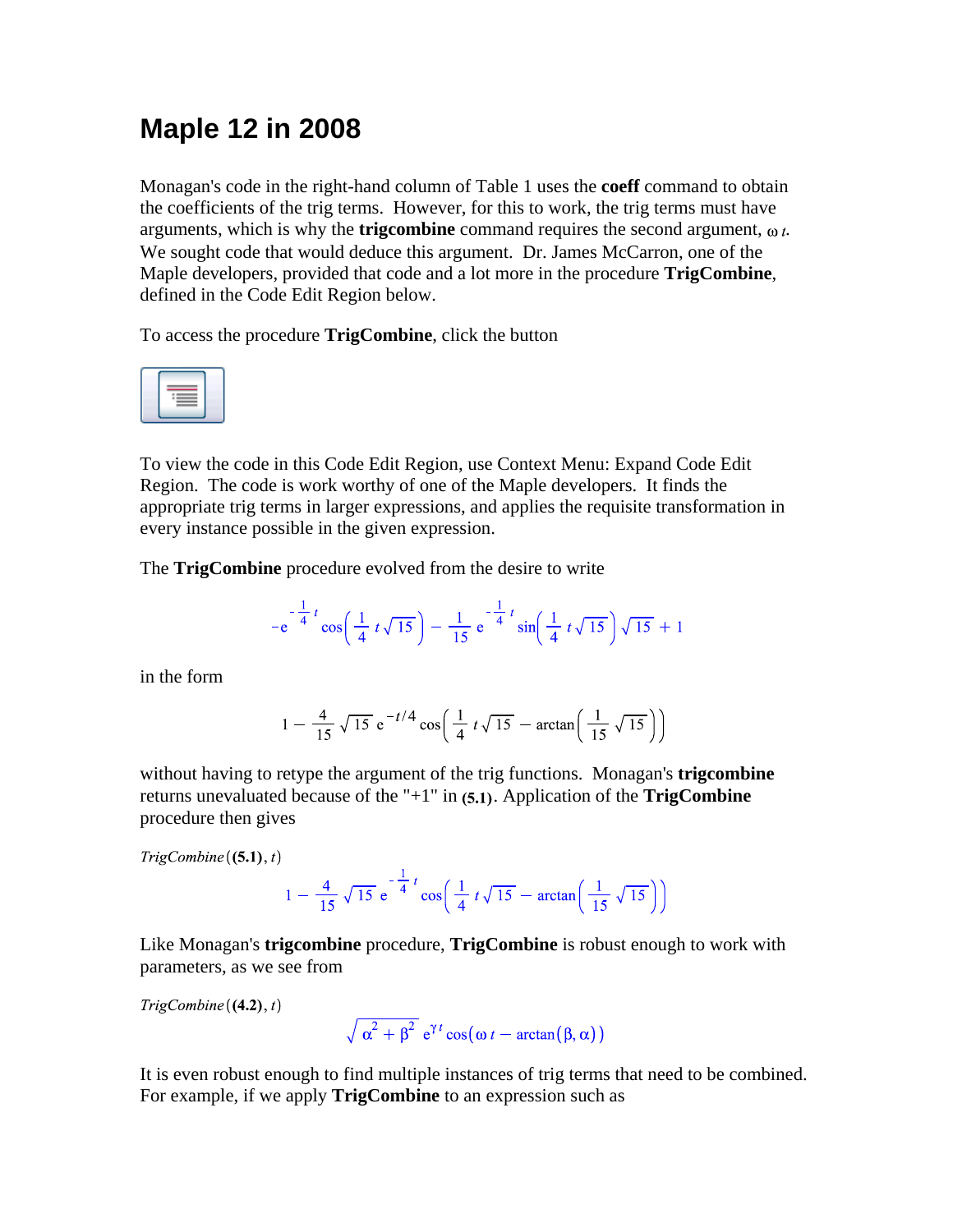$$
A + 3 t2 e-c1t cos(\omega1 t) + 4 t2 e-c1t sin(\omega1 t) + 5 t3 e-c2t cos(\omega2 t)- 7 t3 e-c2t sin(\omega2 t)
$$

we would get

 $TrigCombine((5.2), t)$ 

$$
A + \sqrt{74} t^3 e^{-c_2 t} \cos\left(\omega_2 t + \arctan\left(\frac{7}{5}\right)\right) + 5 t^2 e^{-c_1 t} \cos\left(\omega_1 t - \arctan\left(\frac{4}{3}\right)\right)
$$

in distinction from Monagan's **trigcombine** which would return unevaluated on (5.2). It is not an inconvenience to include the independent variable as an argument to the **TrigCombine** command. However, it is anticipated that in a future release of Maple, this functionality will be realized as an option to the **convert** command, with syntax something like

#### $convert$  (expression, phaseamp, t)

where the option "phaseamp" refers to the phase-amplitude form of the trig expressions we have been examining.

### **Monagan's "Ugghhh"**

In [2], Monagan expressed great disappointment when Maple returned  $\sin\left(x + \frac{\pi}{3}\right)$  where he expected  $\cos\left(x-\frac{\pi}{6}\right)$ . In fact, entering the latter will always result in the former, as we see from

 $\cos\left(x-\frac{\pi}{6}\right)$ 

$$
\sin\left(x + \frac{1}{3} \pi\right)
$$

This is not the fault of Monagan's code, and it will not be the fault of the code in **TrigCombine**, where this conversion will continue to occur. The conversion of the cosine to the sine has been and still is, an automatic simplification in Maple that cannot be blocked by the user. Hence, application of **TrigCombine** to

$$
\sqrt{3}\,\cos(x)+\sin(x)
$$

necessarily results in